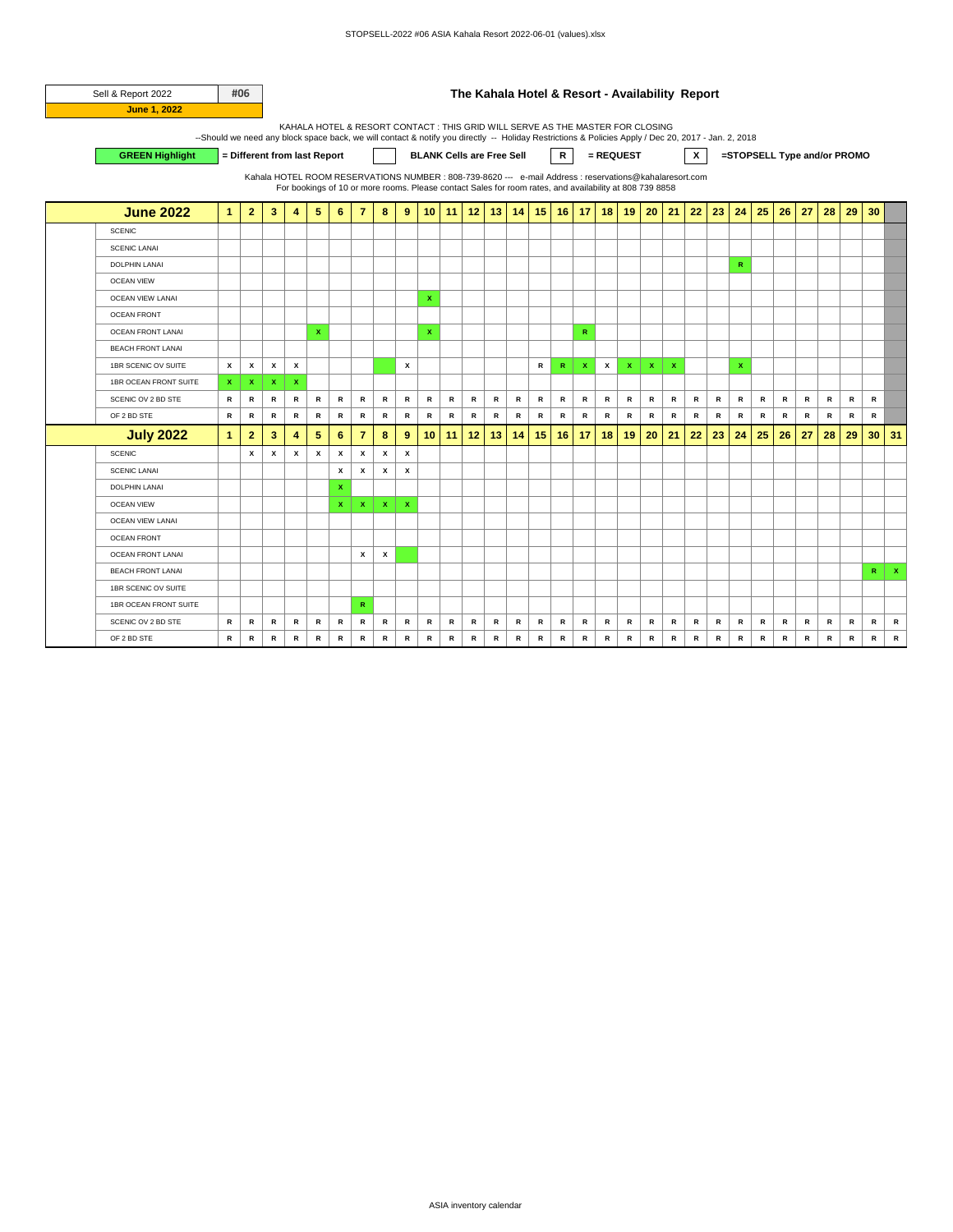| Sell & Report 2022       |              | #06                     |           |                                                                                                                                                                                                                                                                                                                                                                                                                                          |                 |                 |                |                           |                  |              |           |              |               |              |                                                                                                         |              |                 |           |              |           |              |               |           |              |              |              |                    |             |              |                 |              |
|--------------------------|--------------|-------------------------|-----------|------------------------------------------------------------------------------------------------------------------------------------------------------------------------------------------------------------------------------------------------------------------------------------------------------------------------------------------------------------------------------------------------------------------------------------------|-----------------|-----------------|----------------|---------------------------|------------------|--------------|-----------|--------------|---------------|--------------|---------------------------------------------------------------------------------------------------------|--------------|-----------------|-----------|--------------|-----------|--------------|---------------|-----------|--------------|--------------|--------------|--------------------|-------------|--------------|-----------------|--------------|
| <b>June 1, 2022</b>      |              |                         |           | The Kahala Hotel & Resort - Availability Report<br>KAHALA HOTEL & RESORT CONTACT : THIS GRID WILL SERVE AS THE MASTER FOR CLOSING<br>--Should we need any block space back, we will contact & notify you directly -- Holiday Restrictions & Policies Apply / Dec 20, 2017 - Jan. 2, 2018<br>$\mathbf{x}$<br>= Different from last Report<br>$\mathsf{R}$<br>= REQUEST<br>=STOPSELL Type and/or PROMO<br><b>BLANK Cells are Free Sell</b> |                 |                 |                |                           |                  |              |           |              |               |              |                                                                                                         |              |                 |           |              |           |              |               |           |              |              |              |                    |             |              |                 |              |
|                          |              |                         |           |                                                                                                                                                                                                                                                                                                                                                                                                                                          |                 |                 |                |                           |                  |              |           |              |               |              |                                                                                                         |              |                 |           |              |           |              |               |           |              |              |              |                    |             |              |                 |              |
| <b>GREEN Highlight</b>   |              |                         |           |                                                                                                                                                                                                                                                                                                                                                                                                                                          |                 |                 |                |                           |                  |              |           |              |               |              |                                                                                                         |              |                 |           |              |           |              |               |           |              |              |              |                    |             |              |                 |              |
|                          |              |                         |           |                                                                                                                                                                                                                                                                                                                                                                                                                                          |                 |                 |                |                           |                  |              |           |              |               |              | Kahala HOTEL ROOM RESERVATIONS NUMBER : 808-739-8620 --- e-mail Address : reservations@kahalaresort.com |              |                 |           |              |           |              |               |           |              |              |              |                    |             |              |                 |              |
|                          |              |                         |           |                                                                                                                                                                                                                                                                                                                                                                                                                                          |                 |                 |                |                           |                  |              |           |              |               |              | For bookings of 10 or more rooms. Please contact Sales for room rates, and availability at 808 739 8858 |              |                 |           |              |           |              |               |           |              |              |              |                    |             |              |                 |              |
| <b>August 2022</b>       | $\mathbf{1}$ | $\overline{2}$          | 3         | 4                                                                                                                                                                                                                                                                                                                                                                                                                                        | 5               | $6\phantom{1}6$ | $\overline{7}$ | 8                         | 9                | 10           | 11        | 12           | 13            | 14           | 15                                                                                                      | 16           | 17              | 18        | 19           | 20        | 21           | 22            | 23        | 24           | 25           | 26           | 27                 | 28          | 29           | 30 <sub>2</sub> | 31           |
| <b>SCENIC</b>            |              |                         |           |                                                                                                                                                                                                                                                                                                                                                                                                                                          |                 |                 |                |                           |                  |              |           |              |               |              |                                                                                                         |              |                 |           |              |           |              |               |           |              |              | x            | $\pmb{\mathsf{x}}$ |             |              |                 |              |
| <b>SCENIC LANAI</b>      |              |                         |           |                                                                                                                                                                                                                                                                                                                                                                                                                                          |                 |                 |                |                           |                  |              |           |              |               |              |                                                                                                         |              |                 |           |              |           |              |               |           |              |              |              |                    |             |              |                 |              |
| <b>DOLPHIN LANAI</b>     |              |                         |           |                                                                                                                                                                                                                                                                                                                                                                                                                                          |                 |                 |                |                           |                  |              |           |              |               |              |                                                                                                         |              |                 |           |              |           |              |               |           |              |              |              |                    |             |              |                 |              |
| <b>OCEAN VIEW</b>        |              |                         |           |                                                                                                                                                                                                                                                                                                                                                                                                                                          |                 |                 |                |                           |                  |              |           |              |               |              |                                                                                                         |              |                 |           |              |           |              |               |           |              |              |              |                    |             |              |                 |              |
| OCEAN VIEW LANAI         |              |                         |           |                                                                                                                                                                                                                                                                                                                                                                                                                                          |                 |                 |                |                           |                  |              |           |              |               |              |                                                                                                         |              |                 |           |              |           |              |               |           |              |              |              |                    |             |              |                 |              |
| <b>OCEAN FRONT</b>       |              |                         |           |                                                                                                                                                                                                                                                                                                                                                                                                                                          |                 |                 |                |                           |                  |              |           |              |               |              |                                                                                                         |              |                 |           |              |           |              |               |           |              |              |              |                    |             |              |                 |              |
| <b>OCEAN FRONT LANAI</b> |              |                         |           |                                                                                                                                                                                                                                                                                                                                                                                                                                          |                 |                 |                |                           |                  |              |           |              |               |              |                                                                                                         |              |                 |           |              |           |              |               |           |              |              |              |                    |             |              |                 |              |
| <b>BEACH FRONT LANAI</b> | x            | $\pmb{\mathsf{x}}$      | x         | x                                                                                                                                                                                                                                                                                                                                                                                                                                        | x               |                 |                |                           |                  |              |           |              |               |              |                                                                                                         |              |                 |           |              |           |              |               |           |              |              |              |                    |             |              |                 |              |
| 1BR SCENIC OV SUITE      |              |                         |           |                                                                                                                                                                                                                                                                                                                                                                                                                                          |                 |                 |                |                           |                  |              |           | $\mathbf R$  |               |              |                                                                                                         |              |                 |           |              |           |              |               |           |              |              |              |                    |             |              |                 |              |
| 1BR OCEAN FRONT SUITE    |              |                         |           |                                                                                                                                                                                                                                                                                                                                                                                                                                          |                 |                 |                |                           |                  |              |           |              |               |              |                                                                                                         |              |                 |           |              |           |              |               |           |              |              |              |                    |             |              |                 |              |
| SCENIC OV 2 BD STE       | R            | R                       | R         | R                                                                                                                                                                                                                                                                                                                                                                                                                                        | R               | R               | R              | R                         | R                | R            | R         | R            | R             | R            | R                                                                                                       | R            | R               | R         | R            | R         | R            | R             | R         | R            | R            | R            | R                  | R           | R            | R               | ${\sf R}$    |
| OF 2 BD STE              | ${\sf R}$    | $\,$ R                  | ${\sf R}$ | ${\sf R}$                                                                                                                                                                                                                                                                                                                                                                                                                                | $\mathbb{R}$    | $\mathsf{R}$    | ${\sf R}$      | $\mathsf{R}$              | R                | ${\sf R}$    | ${\sf R}$ | $\mathbb{R}$ | $\,$ R        | ${\sf R}$    | ${\sf R}$                                                                                               | ${\sf R}$    | $\, {\bf R} \,$ | $\,$ R    | ${\sf R}$    | $\,$ R    | $\mathsf{R}$ | ${\sf R}$     | $\,$ R    | ${\sf R}$    | ${\sf R}$    | $\mathbb{R}$ | $\mathsf{R}$       | R           | $\mathsf{R}$ | R               | $\, {\bf R}$ |
| <b>September 2022</b>    | $\mathbf{1}$ | $\overline{2}$          | 3         | 4                                                                                                                                                                                                                                                                                                                                                                                                                                        | $\sqrt{5}$      | 6               | $\overline{7}$ | 8                         | $\boldsymbol{9}$ | 10           | 11        | 12           | 13            | 14           | 15                                                                                                      | 16           | 17              | 18        | 19           | 20        | 21           | 22            | 23        | 24           | 25           | 26           | 27                 | 28          | 29           | 30              |              |
| <b>SCENIC</b>            |              |                         |           |                                                                                                                                                                                                                                                                                                                                                                                                                                          |                 |                 |                |                           |                  |              |           |              |               |              |                                                                                                         |              |                 |           |              |           |              |               |           |              |              |              | x                  | $\mathbf x$ | x            |                 |              |
| <b>SCENIC LANAI</b>      |              |                         |           |                                                                                                                                                                                                                                                                                                                                                                                                                                          |                 |                 |                |                           |                  |              |           |              |               |              |                                                                                                         |              |                 |           |              |           |              |               |           |              |              |              |                    |             |              |                 |              |
| <b>DOLPHIN LANAI</b>     |              |                         |           |                                                                                                                                                                                                                                                                                                                                                                                                                                          |                 |                 |                |                           |                  |              |           |              |               |              |                                                                                                         |              |                 |           |              |           |              |               |           |              |              |              |                    |             |              |                 |              |
| <b>OCEAN VIEW</b>        |              |                         |           |                                                                                                                                                                                                                                                                                                                                                                                                                                          |                 |                 | x              | $\boldsymbol{\mathsf{x}}$ |                  |              |           |              |               |              |                                                                                                         |              |                 |           |              |           |              |               |           |              |              |              |                    |             |              |                 |              |
| <b>OCEAN VIEW LANAI</b>  |              |                         |           |                                                                                                                                                                                                                                                                                                                                                                                                                                          |                 |                 |                |                           |                  |              |           |              |               |              |                                                                                                         |              |                 |           |              |           |              |               |           |              |              |              |                    |             |              |                 |              |
| <b>OCEAN FRONT</b>       |              |                         |           |                                                                                                                                                                                                                                                                                                                                                                                                                                          |                 |                 |                |                           |                  |              |           |              |               |              |                                                                                                         |              |                 |           |              |           |              |               |           |              |              |              |                    |             |              |                 |              |
| <b>OCEAN FRONT LANAI</b> |              |                         |           |                                                                                                                                                                                                                                                                                                                                                                                                                                          |                 |                 |                |                           |                  |              |           |              |               |              |                                                                                                         |              |                 |           |              |           |              |               |           |              |              |              |                    |             |              |                 |              |
| <b>BEACH FRONT LANAI</b> |              |                         |           |                                                                                                                                                                                                                                                                                                                                                                                                                                          |                 |                 |                |                           |                  |              |           |              |               |              |                                                                                                         |              |                 |           |              |           |              |               |           |              |              |              |                    |             |              |                 |              |
| 1BR SCENIC OV SUITE      |              |                         |           |                                                                                                                                                                                                                                                                                                                                                                                                                                          |                 |                 |                |                           |                  |              |           |              |               |              |                                                                                                         |              |                 |           |              |           |              |               |           |              |              |              |                    |             |              |                 |              |
| 1BR OCEAN FRONT SUITE    |              |                         |           |                                                                                                                                                                                                                                                                                                                                                                                                                                          |                 |                 |                |                           |                  |              |           |              |               |              |                                                                                                         |              |                 |           |              |           |              |               |           |              |              |              |                    |             |              |                 |              |
| SCENIC OV 2 BD STE       | R            | ${\sf R}$               | ${\sf R}$ | $\, {\bf R} \,$                                                                                                                                                                                                                                                                                                                                                                                                                          | ${\sf R}$       | R               | ${\sf R}$      | ${\sf R}$                 | R                | ${\sf R}$    | ${\sf R}$ | $\,$ R       | ${\mathbf R}$ | ${\sf R}$    | R                                                                                                       | R            | R               | ${\sf R}$ | R            | ${\sf R}$ | ${\sf R}$    | ${\mathbf R}$ | ${\sf R}$ | ${\sf R}$    | ${\sf R}$    | ${\sf R}$    | $\, {\bf R} \,$    | ${\sf R}$   | ${\sf R}$    | ${\sf R}$       |              |
| OF 2 BD STE              | ${\sf R}$    | $\, {\bf R}$            | ${\sf R}$ | ${\sf R}$                                                                                                                                                                                                                                                                                                                                                                                                                                | $\, {\bf R}$    | ${\sf R}$       | ${\sf R}$      | $\, {\bf R}$              | $\, {\bf R}$     | $\, {\bf R}$ | ${\sf R}$ | ${\sf R}$    | ${\sf R}$     | $\, {\bf R}$ | ${\sf R}$                                                                                               | $\, {\bf R}$ | ${\sf R}$       | ${\sf R}$ | $\, {\bf R}$ | ${\sf R}$ | ${\sf R}$    | ${\sf R}$     | ${\sf R}$ | $\, {\bf R}$ | $\, {\bf R}$ | ${\sf R}$    | ${\sf R}$          | ${\sf R}$   | ${\sf R}$    | ${\sf R}$       |              |
| October 2022             | 1            | $\overline{\mathbf{2}}$ | 3         | 4                                                                                                                                                                                                                                                                                                                                                                                                                                        | $5\phantom{.0}$ | 6               | $\overline{7}$ | 8                         | 9                | 10           | 11        | 12           | 13            | 14           | 15                                                                                                      | 16           | 17              | 18        | 19           | 20        | 21           | 22            | 23        | 24           | 25           | 26           | 27                 | 28          | 29           | 30              | 31           |
| <b>SCENIC</b>            |              |                         |           |                                                                                                                                                                                                                                                                                                                                                                                                                                          |                 |                 |                |                           |                  |              |           |              |               |              |                                                                                                         |              |                 |           |              |           |              |               |           |              |              |              |                    |             |              |                 |              |
| <b>SCENIC LANAI</b>      |              |                         |           |                                                                                                                                                                                                                                                                                                                                                                                                                                          |                 |                 |                |                           |                  |              |           |              |               |              |                                                                                                         |              |                 |           |              |           |              |               |           |              |              |              |                    |             |              |                 |              |
| <b>DOLPHIN LANAI</b>     |              |                         |           |                                                                                                                                                                                                                                                                                                                                                                                                                                          |                 |                 |                |                           |                  |              |           |              |               |              |                                                                                                         |              |                 |           |              |           |              |               |           |              |              |              |                    |             |              |                 |              |
| <b>OCEAN VIEW</b>        |              |                         |           |                                                                                                                                                                                                                                                                                                                                                                                                                                          |                 |                 |                |                           |                  |              |           |              |               |              |                                                                                                         |              |                 |           |              |           |              |               |           |              |              |              |                    |             |              |                 |              |
| OCEAN VIEW LANAI         |              |                         |           |                                                                                                                                                                                                                                                                                                                                                                                                                                          |                 |                 |                |                           |                  |              |           |              |               |              |                                                                                                         |              |                 |           |              |           |              |               |           |              |              |              |                    |             |              |                 |              |
| <b>OCEAN FRONT</b>       |              |                         |           |                                                                                                                                                                                                                                                                                                                                                                                                                                          |                 |                 |                |                           |                  |              |           |              |               |              |                                                                                                         |              |                 |           |              |           |              |               |           |              |              |              |                    |             |              |                 |              |
| <b>OCEAN FRONT LANAI</b> |              |                         |           |                                                                                                                                                                                                                                                                                                                                                                                                                                          |                 |                 |                |                           |                  |              |           |              |               |              |                                                                                                         |              |                 |           |              |           |              |               |           |              |              |              |                    |             |              |                 |              |
| <b>BEACH FRONT LANAI</b> |              |                         |           |                                                                                                                                                                                                                                                                                                                                                                                                                                          |                 |                 |                |                           |                  |              |           |              |               |              |                                                                                                         |              |                 |           |              |           |              |               |           |              |              |              |                    |             |              |                 |              |
| 1BR SCENIC OV SUITE      |              |                         |           |                                                                                                                                                                                                                                                                                                                                                                                                                                          |                 |                 |                |                           |                  |              |           |              |               |              |                                                                                                         |              |                 |           |              |           |              |               |           |              |              |              |                    |             |              |                 |              |
| 1BR OCEAN FRONT SUITE    |              |                         |           |                                                                                                                                                                                                                                                                                                                                                                                                                                          |                 |                 |                |                           |                  |              |           |              |               |              |                                                                                                         |              |                 |           |              |           |              |               |           |              |              |              |                    |             |              |                 |              |
| SCENIC OV 2 BD STE       | $\mathsf{R}$ | R                       | R         | R                                                                                                                                                                                                                                                                                                                                                                                                                                        | R               | R               | R              | R                         | R                | R            | R         | R            | R             | R            | R                                                                                                       | R            | R               | R         | R            | R         | R            | R             | R         | R            | R            | R            | R                  | R           | R            | R               | ${\sf R}$    |
| OF 2 BD STE              | ${\sf R}$    | $\mathbf R$             | ${\sf R}$ | $\, {\bf R}$                                                                                                                                                                                                                                                                                                                                                                                                                             | ${\sf R}$       | ${\sf R}$       | ${\sf R}$      | ${\sf R}$                 | $\, {\bf R}$     | R            | ${\sf R}$ | ${\sf R}$    | $\mathsf{R}$  | $\mathsf{R}$ | ${\sf R}$                                                                                               | ${\sf R}$    | ${\sf R}$       | R         | ${\sf R}$    | ${\sf R}$ | ${\sf R}$    | ${\sf R}$     | R         | ${\sf R}$    | $\, {\bf R}$ | ${\sf R}$    | ${\sf R}$          | ${\sf R}$   | $\mathsf{R}$ | $\, {\bf R}$    | ${\sf R}$    |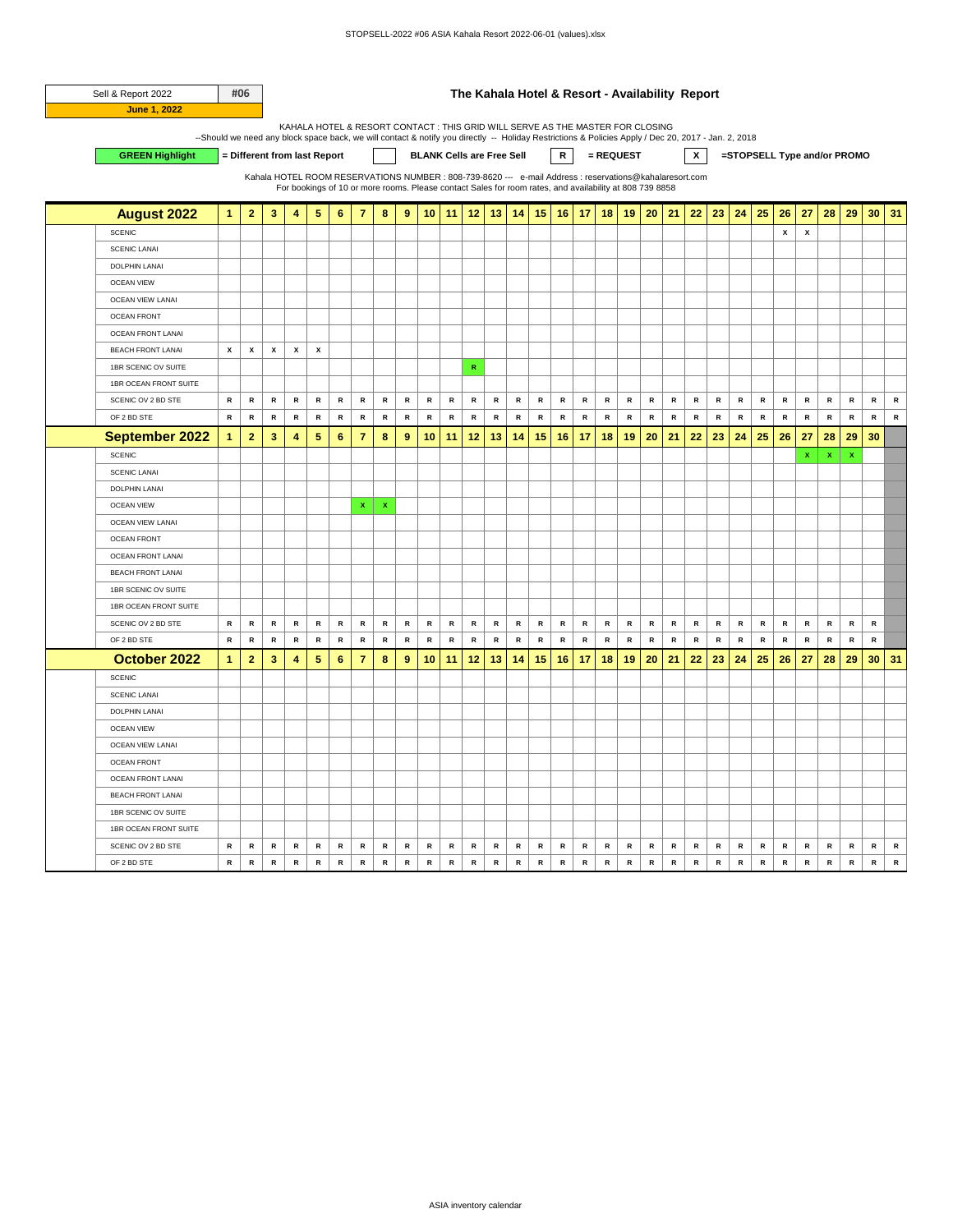| Sell & Report 2022       |                      | #06            |                                                                                                                                                                                                                                                                                                                                                                 |                 |               |              |                |                    |              |                                                                                                         |              |                  | The Kahala Hotel & Resort - Availability Report |                    |              |               |              |              |             |              |              |               |               |              |              |              |              |              |              |              |              |
|--------------------------|----------------------|----------------|-----------------------------------------------------------------------------------------------------------------------------------------------------------------------------------------------------------------------------------------------------------------------------------------------------------------------------------------------------------------|-----------------|---------------|--------------|----------------|--------------------|--------------|---------------------------------------------------------------------------------------------------------|--------------|------------------|-------------------------------------------------|--------------------|--------------|---------------|--------------|--------------|-------------|--------------|--------------|---------------|---------------|--------------|--------------|--------------|--------------|--------------|--------------|--------------|--------------|
| June 1, 2022             |                      |                |                                                                                                                                                                                                                                                                                                                                                                 |                 |               |              |                |                    |              |                                                                                                         |              |                  |                                                 |                    |              |               |              |              |             |              |              |               |               |              |              |              |              |              |              |              |              |
|                          |                      |                | KAHALA HOTEL & RESORT CONTACT : THIS GRID WILL SERVE AS THE MASTER FOR CLOSING<br>--Should we need any block space back, we will contact & notify you directly -- Holiday Restrictions & Policies Apply / Dec 20, 2017 - Jan. 2, 2018<br>x<br>R<br>= REQUEST<br>= Different from last Report<br><b>BLANK Cells are Free Sell</b><br>=STOPSELL Type and/or PROMO |                 |               |              |                |                    |              |                                                                                                         |              |                  |                                                 |                    |              |               |              |              |             |              |              |               |               |              |              |              |              |              |              |              |              |
| <b>GREEN Highlight</b>   |                      |                |                                                                                                                                                                                                                                                                                                                                                                 |                 |               |              |                |                    |              |                                                                                                         |              |                  |                                                 |                    |              |               |              |              |             |              |              |               |               |              |              |              |              |              |              |              |              |
|                          |                      |                |                                                                                                                                                                                                                                                                                                                                                                 |                 |               |              |                |                    |              | Kahala HOTEL ROOM RESERVATIONS NUMBER : 808-739-8620 --- e-mail Address : reservations@kahalaresort.com |              |                  |                                                 |                    |              |               |              |              |             |              |              |               |               |              |              |              |              |              |              |              |              |
|                          |                      |                |                                                                                                                                                                                                                                                                                                                                                                 |                 |               |              |                |                    |              | For bookings of 10 or more rooms. Please contact Sales for room rates, and availability at 808 739 8858 |              |                  |                                                 |                    |              |               |              |              |             |              |              |               |               |              |              |              |              |              |              |              |              |
| <b>November 2022</b>     | $\mathbf{1}$         | $\overline{2}$ | 3                                                                                                                                                                                                                                                                                                                                                               | 4               | 5             | 6            | $\overline{7}$ | 8                  | 9            | 10                                                                                                      | 11           | 12               | 13                                              | 14                 | 15           | 16            | 17           | 18           | 19          | 20           | 21           | 22            | 23            | 24           | 25           | 26           | 27           | 28           | 29           | 30           |              |
| <b>SCENIC</b>            |                      |                |                                                                                                                                                                                                                                                                                                                                                                 |                 |               |              |                |                    |              |                                                                                                         |              |                  |                                                 |                    |              |               |              |              |             |              |              |               |               |              |              |              |              |              |              |              |              |
| <b>SCENIC LANAI</b>      |                      |                |                                                                                                                                                                                                                                                                                                                                                                 |                 |               |              |                |                    |              |                                                                                                         |              |                  |                                                 |                    |              |               |              |              |             |              |              |               |               |              |              |              |              |              |              |              |              |
| <b>DOLPHIN LANAI</b>     |                      |                |                                                                                                                                                                                                                                                                                                                                                                 |                 |               |              |                |                    |              |                                                                                                         |              |                  |                                                 |                    |              |               |              |              |             |              |              |               |               |              |              |              |              |              |              |              |              |
| <b>OCEAN VIEW</b>        |                      |                |                                                                                                                                                                                                                                                                                                                                                                 |                 |               |              |                |                    |              |                                                                                                         |              |                  |                                                 |                    |              |               |              |              |             |              |              |               |               |              |              |              |              |              |              |              |              |
| <b>OCEAN VIEW LANAI</b>  |                      |                |                                                                                                                                                                                                                                                                                                                                                                 |                 |               |              |                |                    |              |                                                                                                         |              |                  |                                                 |                    |              |               |              |              |             |              |              |               |               |              |              |              |              |              |              |              |              |
| <b>OCEAN FRONT</b>       |                      |                |                                                                                                                                                                                                                                                                                                                                                                 |                 |               |              |                |                    |              |                                                                                                         |              |                  |                                                 |                    |              |               |              |              |             |              |              |               |               |              |              |              |              |              |              |              |              |
| <b>OCEAN FRONT LANAI</b> |                      |                |                                                                                                                                                                                                                                                                                                                                                                 |                 |               |              |                |                    |              |                                                                                                         |              |                  |                                                 |                    |              |               |              |              |             |              |              |               |               |              |              |              |              |              |              |              |              |
| <b>BEACH FRONT LANAI</b> |                      |                |                                                                                                                                                                                                                                                                                                                                                                 |                 |               |              |                |                    |              |                                                                                                         |              |                  |                                                 |                    |              |               |              |              |             |              |              |               |               |              |              |              |              |              |              |              |              |
| 1BR SCENIC OV SUITE      |                      |                |                                                                                                                                                                                                                                                                                                                                                                 |                 |               |              |                |                    |              |                                                                                                         |              |                  |                                                 |                    |              |               |              |              |             |              |              |               |               |              |              |              |              |              |              |              |              |
| 1BR OCEAN FRONT SUITE    |                      |                |                                                                                                                                                                                                                                                                                                                                                                 |                 |               |              |                |                    |              |                                                                                                         |              |                  |                                                 |                    |              |               |              |              |             |              |              |               |               |              |              |              |              |              |              |              |              |
| SCENIC OV 2 BD STE       | $\mathsf{R}$         | $\mathbb{R}$   | $\mathbb{R}$                                                                                                                                                                                                                                                                                                                                                    | $\mathbb{R}$    | $\mathbb{R}$  | $\mathbb{R}$ | R              | R                  | $\, {\bf R}$ | R                                                                                                       | R            | $\mathsf{R}$     | $\mathbb{R}$                                    | $\mathbb{R}$       | $\mathbf R$  | R             | $\mathbb{R}$ | R            | R           | ${\sf R}$    | ${\sf R}$    | ${\mathbf R}$ | $\mathsf{R}$  | R            | R            | $\mathbf R$  | R            | $\mathbb{R}$ | R            | $\mathbf R$  |              |
| OF 2 BD STE              | $\mathsf{R}$         | ${\mathbf R}$  | ${\sf R}$                                                                                                                                                                                                                                                                                                                                                       | $\, {\bf R} \,$ | ${\mathsf R}$ | ${\sf R}$    | ${\sf R}$      | ${\sf R}$          | ${\sf R}$    | $\,$ R                                                                                                  | ${\sf R}$    | ${\sf R}$        | ${\mathbf R}$                                   | ${\sf R}$          | ${\sf R}$    | ${\mathbf R}$ | ${\sf R}$    | $\mathbb{R}$ | ${\sf R}$   | ${\sf R}$    | $\,$ R       | ${\sf R}$     | ${\mathbf R}$ | ${\sf R}$    | ${\sf R}$    | ${\sf R}$    | ${\sf R}$    | ${\sf R}$    | $\mathbb{R}$ | ${\sf R}$    |              |
| December 2022            | $\mathbf{1}$         | $\overline{2}$ | 3                                                                                                                                                                                                                                                                                                                                                               | 4               | 5             | 6            | $\overline{7}$ | 8                  | 9            | 10                                                                                                      | 11           | 12               | 13                                              | 14                 | 15           | 16            | 17           | 18           | 19          | 20           | 21           | 22            | 23            | 24           | 25           | 26           | 27           | 28           | 29           | 30           | 31           |
| <b>SCENIC</b>            |                      |                |                                                                                                                                                                                                                                                                                                                                                                 |                 |               |              |                |                    |              |                                                                                                         |              |                  |                                                 |                    |              |               |              |              |             |              |              |               | ${\sf R}$     | ${\sf R}$    | $\, {\bf R}$ | ${\sf R}$    | ${\sf R}$    | ${\sf R}$    | $\, {\bf R}$ | ${\sf R}$    | ${\sf R}$    |
| <b>SCENIC LANAI</b>      |                      |                |                                                                                                                                                                                                                                                                                                                                                                 |                 |               |              |                |                    |              |                                                                                                         |              |                  |                                                 |                    |              |               |              |              |             |              |              |               | $\mathsf{R}$  | $\mathbb{R}$ | R            | R            | R            | R            | R            | R            | $\, {\bf R}$ |
| DOLPHIN LANAI            |                      |                |                                                                                                                                                                                                                                                                                                                                                                 |                 |               |              |                |                    |              |                                                                                                         |              |                  |                                                 |                    |              |               |              |              |             |              |              |               | $\mathbf R$   | R            | ${\sf R}$    | ${\sf R}$    | ${\sf R}$    | R            | R            | ${\sf R}$    | ${\sf R}$    |
| <b>OCEAN VIEW</b>        |                      |                |                                                                                                                                                                                                                                                                                                                                                                 |                 |               |              |                |                    |              |                                                                                                         |              |                  |                                                 |                    |              |               |              |              |             |              |              |               | $\mathsf{R}$  | $\mathsf{R}$ | $\mathsf{R}$ | $\mathsf{R}$ | $\mathbf R$  | R            | R            | R            | ${\sf R}$    |
| <b>OCEAN VIEW LANAI</b>  |                      |                |                                                                                                                                                                                                                                                                                                                                                                 |                 |               |              |                |                    |              |                                                                                                         |              |                  |                                                 |                    |              |               |              |              |             |              |              |               | R             | ${\sf R}$    | ${\sf R}$    | R            | ${\sf R}$    | ${\sf R}$    | ${\sf R}$    | $\,$ R       | ${\sf R}$    |
| <b>OCEAN FRONT</b>       |                      |                |                                                                                                                                                                                                                                                                                                                                                                 |                 |               |              |                |                    |              |                                                                                                         |              |                  |                                                 |                    |              |               |              |              |             |              |              |               | R             | R            | R            | R            | R            | R            | R            | R            | $\, {\bf R}$ |
| <b>OCEAN FRONT LANA</b>  |                      |                |                                                                                                                                                                                                                                                                                                                                                                 |                 |               |              |                |                    |              |                                                                                                         |              |                  |                                                 |                    |              |               |              |              |             |              |              |               | $\mathsf{R}$  | $\mathbb{R}$ | $\mathsf{R}$ | $\mathsf{R}$ | $\mathbb{R}$ | R            | $\mathsf{R}$ | $\mathbb{R}$ | ${\sf R}$    |
| <b>BEACH FRONT LANAI</b> |                      |                |                                                                                                                                                                                                                                                                                                                                                                 |                 |               |              |                |                    |              |                                                                                                         |              |                  |                                                 |                    |              |               |              |              |             |              |              |               | $\mathbf R$   | ${\sf R}$    | ${\sf R}$    | x            | ${\sf R}$    | x            | x            | x            | x            |
| 1BR SCENIC OV SUITE      |                      |                |                                                                                                                                                                                                                                                                                                                                                                 |                 |               |              |                |                    |              |                                                                                                         |              |                  |                                                 |                    |              |               |              |              |             | $\mathbf R$  | ${\sf R}$    |               | $\, {\bf R}$  | ${\sf R}$    | ${\sf R}$    | ${\sf R}$    | ${\sf R}$    | R            | $\, {\bf R}$ | ${\sf R}$    | R            |
| 1BR OCEAN FRONT SUITE    |                      |                |                                                                                                                                                                                                                                                                                                                                                                 |                 |               |              |                |                    |              |                                                                                                         |              |                  |                                                 |                    |              |               |              |              |             |              |              |               | $\mathsf{R}$  | ${\sf R}$    | ${\sf R}$    | ${\sf R}$    | ${\sf R}$    | ${\sf R}$    | ${\sf R}$    | $\,$ R       | ${\sf R}$    |
| SCENIC OV 2 BD STE       | $\mathsf{R}$         | R              | $\mathbf R$                                                                                                                                                                                                                                                                                                                                                     | $\mathsf{R}$    | R             | R            | R              | ${\sf R}$          | $\mathsf{R}$ | ${\sf R}$                                                                                               | R            | R                | R                                               | R                  | $\mathsf{R}$ | R             | R            | R            | ${\sf R}$   | R            | $\, {\bf R}$ | ${\sf R}$     | ${\sf R}$     | ${\sf R}$    | $\, {\bf R}$ | ${\sf R}$    | ${\sf R}$    | R            | R            | ${\sf R}$    | ${\sf R}$    |
| OF 2 BD STE              | $\mathsf{R}$         | $\mathbb{R}$   | $\mathbb{R}$                                                                                                                                                                                                                                                                                                                                                    | R               | $\mathbb{R}$  | $\mathbb{R}$ | $\mathsf{R}$   | $\mathbf R$        | $\mathsf{R}$ | $\mathbf R$                                                                                             | $\mathbb{R}$ | $\mathsf{R}$     | $\mathbb{R}$                                    | $\mathbb{R}$       | R            | $\mathbb{R}$  | $\mathbb{R}$ | R            | $\mathbf R$ | $\mathsf{R}$ | $\mathbf R$  | ${\mathbf R}$ | $\mathsf{R}$  | $\mathsf{R}$ | $\,$ R       | R            | $\mathbb{R}$ | R            | $\mathsf{R}$ | $\mathbb{R}$ | $\mathbf R$  |
| <b>January 2023</b>      | $\blacktriangleleft$ | $\overline{2}$ | 3                                                                                                                                                                                                                                                                                                                                                               | 4               | 5             | 6            | 7              | 8                  | 9            | 10                                                                                                      | 11           | 12               | 13                                              | 14                 | 15           | 16            | 17           | 18           | 19          | 20           | 21           | 22            | 23            | 24           | 25           | 26           | 27           | 28           | 29           | 30           | 31           |
| <b>SCENIC</b>            | R                    | ${\sf R}$      |                                                                                                                                                                                                                                                                                                                                                                 |                 |               |              | x              | x                  | x            | X                                                                                                       | x            | x                | $\pmb{\mathsf{x}}$                              | x                  |              |               |              |              |             |              |              |               |               |              |              |              |              |              |              |              |              |
| <b>SCENIC LANAI</b>      | $\mathsf{R}$         | $\,$ R         |                                                                                                                                                                                                                                                                                                                                                                 |                 |               |              | x              | x                  | x            | x                                                                                                       | x            | x                | $\pmb{\chi}$                                    | $\pmb{\chi}$       |              |               |              |              |             |              |              |               |               |              |              |              |              |              |              |              |              |
| <b>DOLPHIN LANAI</b>     | R                    | R              |                                                                                                                                                                                                                                                                                                                                                                 |                 |               |              | х              | x                  | х            | х                                                                                                       | x            | x                | x                                               | x                  |              |               |              |              |             |              |              |               |               |              |              |              |              |              |              |              |              |
| <b>OCEAN VIEW</b>        | $\mathsf{R}$         | ${\sf R}$      |                                                                                                                                                                                                                                                                                                                                                                 |                 |               |              | x              | x                  | x            | x                                                                                                       | x            | x                | x                                               | x                  |              |               |              |              |             |              |              |               |               |              |              |              |              |              |              |              |              |
| <b>OCEAN VIEW LANAI</b>  | ${\sf R}$            | $\mathbb{R}$   |                                                                                                                                                                                                                                                                                                                                                                 |                 |               |              | x              | x                  | х            | x                                                                                                       | x            | x                | x                                               | x                  |              |               |              |              |             |              |              |               |               |              |              |              |              |              |              |              |              |
| <b>OCEAN FRONT</b>       | R                    | ${\sf R}$      |                                                                                                                                                                                                                                                                                                                                                                 |                 |               |              | x              | x                  | x            | x                                                                                                       | x            | x                | x                                               | x                  |              |               |              |              |             |              |              |               |               |              |              |              |              |              |              |              |              |
| <b>OCEAN FRONT LANAI</b> | $\mathsf{R}$         | ${\sf R}$      |                                                                                                                                                                                                                                                                                                                                                                 |                 |               |              | x              | x                  | х            | х                                                                                                       | x            | x                | x                                               | x                  |              |               |              |              |             |              |              |               |               |              |              |              |              |              |              |              |              |
| <b>BEACH FRONT LANAI</b> | х                    | $\mathbb{R}$   |                                                                                                                                                                                                                                                                                                                                                                 |                 |               |              | х              | x                  | х            | х                                                                                                       | x            | х                | x                                               | x                  |              |               |              |              |             |              |              |               |               |              |              |              |              |              |              |              |              |
| 1BR SCENIC OV SUITE      | ${\sf R}$            | ${\sf R}$      |                                                                                                                                                                                                                                                                                                                                                                 |                 |               |              | x              | x                  | x            | X                                                                                                       | x            | x                | x                                               | x                  |              |               |              |              |             |              |              |               |               |              |              |              |              |              |              |              |              |
| 1BR OCEAN FRONT SUITE    | $\mathsf{R}$         | $\mathsf{R}$   |                                                                                                                                                                                                                                                                                                                                                                 |                 |               |              | X              | x                  | X            | x                                                                                                       | x            | $\boldsymbol{x}$ | X                                               | x                  |              |               |              |              |             |              |              |               |               |              |              |              |              |              |              |              |              |
| SCENIC OV 2 BD STE       | R                    | R              | R                                                                                                                                                                                                                                                                                                                                                               | R               | R             | R            | х              | x                  | x            | х                                                                                                       | x            | x                | x                                               | х                  | R            | R             | R            | R            | R           | R            | R            | R             | R             | R            | R            | R            | R            | R            | R            | R            | R            |
| OF 2 BD STE              | $\mathsf{R}$         | $\,$ R         | $\,$ R                                                                                                                                                                                                                                                                                                                                                          | $\,$ R          | $\mathsf R$   | $\,$ R       | x              | $\pmb{\mathsf{x}}$ | x            | x                                                                                                       | x            | X                | x                                               | $\pmb{\mathsf{x}}$ | ${\sf R}$    | ${\sf R}$     | $\mathbb{R}$ | $\,$ R       | ${\sf R}$   | ${\sf R}$    | $\,$ R       | $\,$ R        | ${\sf R}$     | $\,$ R       | $\,$ R       | $\,$ R       | ${\sf R}$    | R            | R            | ${\sf R}$    | $\,$ R       |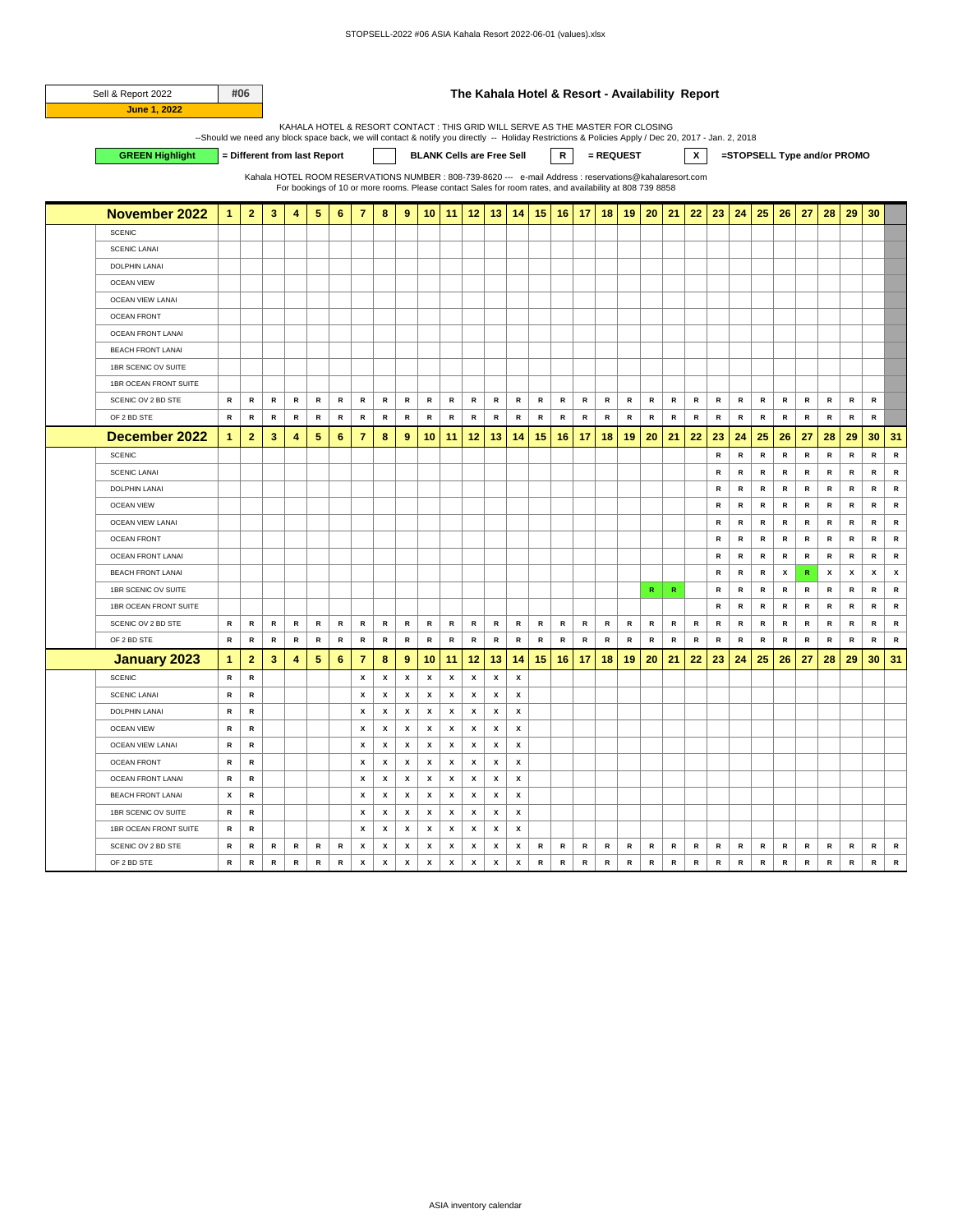| Sell & Report 2022       |                                                                                                                                                     | #06            |                                                                                                         |              |                                                                                                         |                |                |              |           |                                  |              |           |               |    |              |                |           |           |           | The Kahala Hotel & Resort - Availability Report |              |              |               |              |              |           |              |           |                             |           |        |
|--------------------------|-----------------------------------------------------------------------------------------------------------------------------------------------------|----------------|---------------------------------------------------------------------------------------------------------|--------------|---------------------------------------------------------------------------------------------------------|----------------|----------------|--------------|-----------|----------------------------------|--------------|-----------|---------------|----|--------------|----------------|-----------|-----------|-----------|-------------------------------------------------|--------------|--------------|---------------|--------------|--------------|-----------|--------------|-----------|-----------------------------|-----------|--------|
| <b>June 1, 2022</b>      |                                                                                                                                                     |                |                                                                                                         |              |                                                                                                         |                |                |              |           |                                  |              |           |               |    |              |                |           |           |           |                                                 |              |              |               |              |              |           |              |           |                             |           |        |
|                          | --Should we need any block space back, we will contact & notify you directly -- Holiday Restrictions & Policies Apply / Dec 20, 2017 - Jan. 2, 2018 |                |                                                                                                         |              | KAHALA HOTEL & RESORT CONTACT : THIS GRID WILL SERVE AS THE MASTER FOR CLOSING                          |                |                |              |           |                                  |              |           |               |    |              |                |           |           |           |                                                 |              |              |               |              |              |           |              |           |                             |           |        |
| <b>GREEN Highlight</b>   |                                                                                                                                                     |                | = Different from last Report                                                                            |              |                                                                                                         |                |                |              |           | <b>BLANK Cells are Free Sell</b> |              |           |               |    |              | $\mathsf{R}^-$ |           | = REQUEST |           |                                                 |              | $\mathsf{x}$ |               |              |              |           |              |           | =STOPSELL Type and/or PROMO |           |        |
|                          |                                                                                                                                                     |                |                                                                                                         |              |                                                                                                         |                |                |              |           |                                  |              |           |               |    |              |                |           |           |           |                                                 |              |              |               |              |              |           |              |           |                             |           |        |
|                          |                                                                                                                                                     |                | Kahala HOTEL ROOM RESERVATIONS NUMBER : 808-739-8620 --- e-mail Address : reservations@kahalaresort.com |              | For bookings of 10 or more rooms. Please contact Sales for room rates, and availability at 808 739 8858 |                |                |              |           |                                  |              |           |               |    |              |                |           |           |           |                                                 |              |              |               |              |              |           |              |           |                             |           |        |
| <b>February 2023</b>     | $\mathbf{1}$                                                                                                                                        | $\overline{2}$ | 3                                                                                                       | 4            | 5                                                                                                       | 6              | $\overline{7}$ | 8            | 9         | 10 <sup>1</sup>                  | 11           | 12        | 13            | 14 | 15           |                | $16$ 17   | 18        | 19        | 20                                              | 21           | 22           | 23            | 24           | 25           | 26        | 27           | 28        |                             |           |        |
|                          |                                                                                                                                                     |                |                                                                                                         |              |                                                                                                         |                |                |              |           |                                  |              |           |               |    |              |                |           |           |           |                                                 |              |              |               |              |              |           |              |           |                             |           |        |
| <b>SCENIC</b>            |                                                                                                                                                     |                |                                                                                                         |              |                                                                                                         |                |                |              |           |                                  |              |           |               |    |              |                |           |           |           |                                                 |              |              |               |              |              |           |              |           |                             |           |        |
| <b>SCENIC LANAI</b>      |                                                                                                                                                     |                |                                                                                                         |              |                                                                                                         |                |                |              |           |                                  |              |           |               |    |              |                |           |           |           |                                                 |              |              |               |              |              |           |              |           |                             |           |        |
| <b>DOLPHIN LANAI</b>     |                                                                                                                                                     |                |                                                                                                         |              |                                                                                                         |                |                |              |           |                                  |              |           |               |    |              |                |           |           |           |                                                 |              |              |               |              |              |           |              |           |                             |           |        |
| <b>OCEAN VIEW</b>        |                                                                                                                                                     |                |                                                                                                         |              |                                                                                                         |                |                |              |           |                                  |              |           |               |    |              |                |           |           |           |                                                 |              |              |               |              |              |           |              |           |                             |           |        |
| <b>OCEAN VIEW LANAI</b>  |                                                                                                                                                     |                |                                                                                                         |              |                                                                                                         |                |                |              |           |                                  |              |           |               |    |              |                |           |           |           |                                                 |              |              |               |              |              |           |              |           |                             |           |        |
| <b>OCEAN FRONT</b>       |                                                                                                                                                     |                |                                                                                                         |              |                                                                                                         |                |                |              |           |                                  |              |           |               |    |              |                |           |           |           |                                                 |              |              |               |              |              |           |              |           |                             |           |        |
| <b>OCEAN FRONT LANAI</b> |                                                                                                                                                     |                |                                                                                                         |              |                                                                                                         |                |                |              |           |                                  |              |           |               |    |              |                |           |           |           |                                                 |              |              |               |              |              |           |              |           |                             |           |        |
| <b>BEACH FRONT LANAI</b> |                                                                                                                                                     |                |                                                                                                         |              |                                                                                                         |                |                |              |           |                                  |              |           |               |    |              |                |           |           |           |                                                 |              |              |               |              |              |           |              |           |                             |           |        |
| 1BR SCENIC OV SUITE      |                                                                                                                                                     |                |                                                                                                         |              |                                                                                                         |                |                |              |           |                                  |              |           |               |    |              |                |           |           |           |                                                 |              |              |               |              |              |           |              |           |                             |           |        |
| 1BR OCEAN FRONT SUITE    |                                                                                                                                                     |                |                                                                                                         |              |                                                                                                         |                |                |              |           |                                  |              |           |               |    |              |                |           |           |           |                                                 |              |              |               |              |              |           |              |           |                             |           |        |
| SCENIC OV 2 BD STE       | R                                                                                                                                                   | R              | ${\sf R}$                                                                                               | R            | ${\sf R}$                                                                                               | R              | R              | ${\sf R}$    | R         | R                                | ${\sf R}$    | $\,$ R    | ${\mathbf R}$ | R  | ${\sf R}$    | ${\sf R}$      | ${\sf R}$ | ${\sf R}$ | ${\sf R}$ | R                                               | ${\sf R}$    | $\mathsf{R}$ | ${\mathbf R}$ | $\mathsf{R}$ | R            | R         | $\mathsf{R}$ | R         |                             |           |        |
| OF 2 BD STE              | $\,$ R                                                                                                                                              | $\,$ R         | $\,$ R                                                                                                  | R            | $\,$ R                                                                                                  | R              | ${\sf R}$      | ${\sf R}$    | $\,$ R    | ${\sf R}$                        | $\,$ R       | ${\sf R}$ | $\,$ R        | R  | $\, {\bf R}$ | $\,$ R         | $\,$ R    | ${\sf R}$ | $\,$ R    | $\,$ R                                          | ${\sf R}$    | $\,$ R       | $\,$ R        | $\,$ R       | $\,$ R       | $\,$ R    | $\,$ R       | R         |                             |           |        |
| <b>March 2023</b>        | $\mathbf{1}$                                                                                                                                        | $\overline{2}$ | 3                                                                                                       | 4            | 5                                                                                                       | $6\phantom{1}$ | $\overline{7}$ | 8            | 9         | 10                               | 11           | 12        | 13            | 14 | 15           | 16             | 17        | 18        | 19        | 20                                              | 21           | 22           | 23            | 24           | 25           | 26        | 27           | 28        | 29                          | 30        | 31     |
| <b>SCENIC</b>            |                                                                                                                                                     |                |                                                                                                         |              |                                                                                                         |                |                |              |           |                                  |              |           |               |    |              |                |           |           |           |                                                 |              |              |               |              |              |           |              |           |                             |           |        |
| <b>SCENIC LANAI</b>      |                                                                                                                                                     |                |                                                                                                         |              |                                                                                                         |                |                |              |           |                                  |              |           |               |    |              |                |           |           |           |                                                 |              |              |               |              |              |           |              |           |                             |           |        |
| <b>DOLPHIN LANAI</b>     |                                                                                                                                                     |                |                                                                                                         |              |                                                                                                         |                |                |              |           |                                  |              |           |               |    |              |                |           |           |           |                                                 |              |              |               |              |              |           |              |           |                             |           |        |
| <b>OCEAN VIEW</b>        |                                                                                                                                                     |                |                                                                                                         |              |                                                                                                         |                |                |              |           |                                  |              |           |               |    |              |                |           |           |           |                                                 |              |              |               |              |              |           |              |           |                             |           |        |
| <b>OCEAN VIEW LANAI</b>  |                                                                                                                                                     |                |                                                                                                         |              |                                                                                                         |                |                |              |           |                                  |              |           |               |    |              |                |           |           |           |                                                 |              |              |               |              |              |           |              |           |                             |           |        |
| <b>OCEAN FRONT</b>       |                                                                                                                                                     |                |                                                                                                         |              |                                                                                                         |                |                |              |           |                                  |              |           |               |    |              |                |           |           |           |                                                 |              |              |               |              |              |           |              |           |                             |           |        |
| <b>OCEAN FRONT LANAI</b> |                                                                                                                                                     |                |                                                                                                         |              |                                                                                                         |                |                |              |           |                                  |              |           |               |    |              |                |           |           |           |                                                 |              |              |               |              |              |           |              |           |                             |           |        |
| <b>BEACH FRONT LANAI</b> |                                                                                                                                                     |                |                                                                                                         |              |                                                                                                         |                |                |              |           |                                  |              |           |               |    |              |                |           |           |           |                                                 |              |              |               |              |              |           |              |           |                             |           |        |
| 1BR SCENIC OV SUITE      |                                                                                                                                                     |                |                                                                                                         |              |                                                                                                         |                |                |              |           |                                  |              |           |               |    |              |                |           |           |           |                                                 |              |              |               |              |              |           |              |           |                             |           |        |
| 1BR OCEAN FRONT SUITE    |                                                                                                                                                     |                |                                                                                                         |              |                                                                                                         |                |                |              |           |                                  |              |           |               |    |              |                |           |           |           |                                                 |              |              |               |              |              |           |              |           |                             |           |        |
| SCENIC OV 2 BD STE       | R                                                                                                                                                   | R              | R                                                                                                       | R            | R                                                                                                       | R              | R              | R            | R         | R                                | R            | R         | R             | R  | R            | R              | R         | R         | $\,$ R    | R                                               | $\mathsf{R}$ | R            | R             | R            | R            | R         | R            | R         | R                           | R         | R      |
| OF 2 BD STE              | R                                                                                                                                                   | $\mathsf{R}$   | ${\sf R}$                                                                                               | $\, {\bf R}$ | ${\sf R}$                                                                                               | R              | ${\sf R}$      | $\, {\bf R}$ | ${\sf R}$ | ${\sf R}$                        | $\, {\bf R}$ | ${\sf R}$ | ${\sf R}$     | R  | ${\sf R}$    | ${\sf R}$      | ${\sf R}$ | ${\sf R}$ | ${\sf R}$ | ${\sf R}$                                       | ${\sf R}$    | $\mathsf{R}$ | $\, {\bf R}$  | ${\sf R}$    | $\, {\bf R}$ | ${\sf R}$ | ${\sf R}$    | ${\sf R}$ | $\, {\bf R}$                | ${\sf R}$ | $\,$ R |